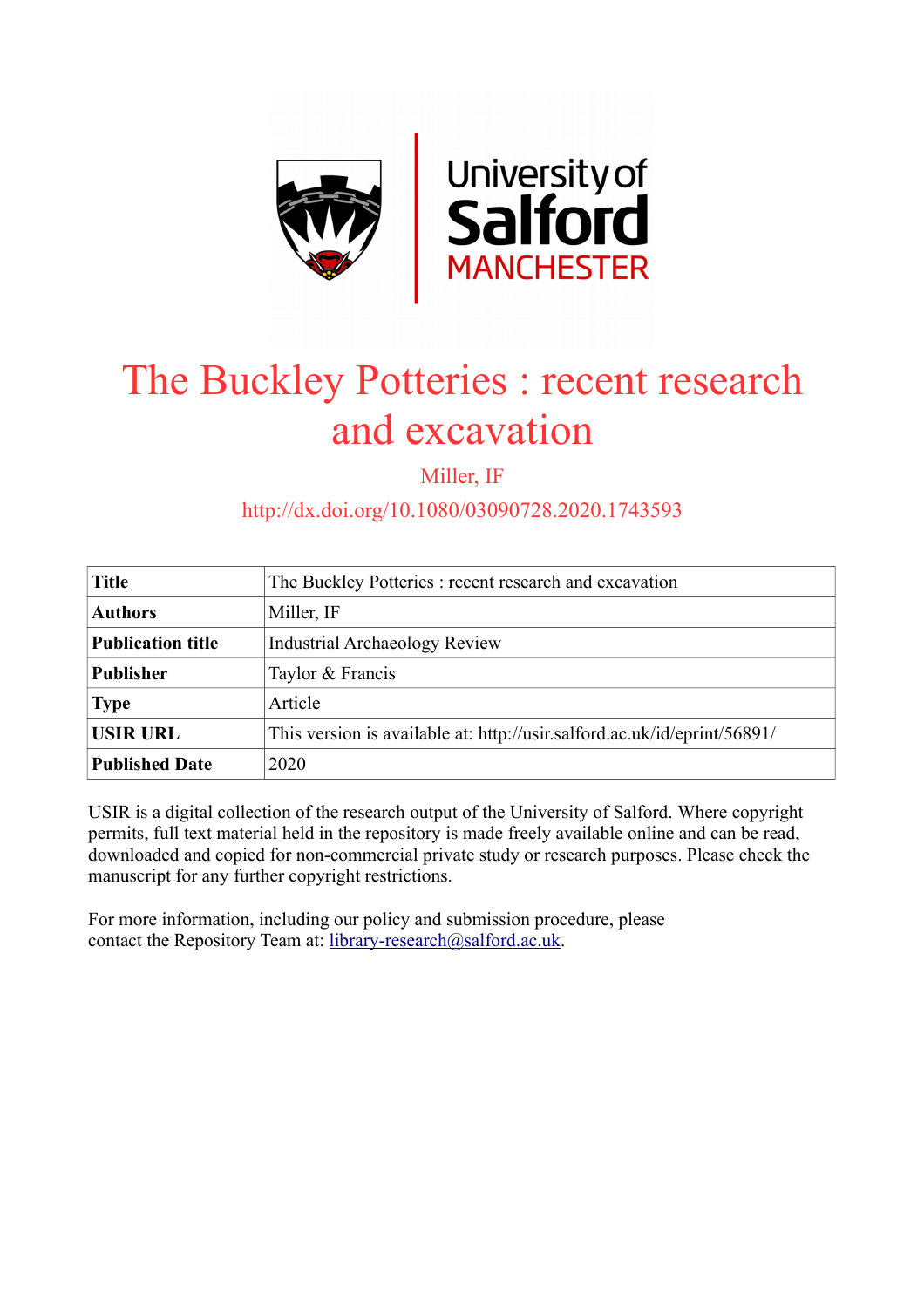NIGEL W. JONES, *The Buckley Potteries: Recent Research and Excavation.* Oxford: Archaeopress, 2019. 136pp., illus. £25. ISBN 978-1-78969-222-8*.*

## DOI: 10.2307/j.ctvp2n2qs

A growth in the demand for ceramic vessels from the mid-17th century onwards, stimulated by a decline in the popularity of pewter tableware and the high price of glass vessels, encouraged local potteries across Britain to produce a range of relatively cheap and durable earthenware for the table, food preparation and storage. The market for pottery continued to thrive during the 18th century, with a corresponding rise in the number of small-scale country potteries. These were often located in the rural hinterlands to expanding urban centres, with potting typically forming a part-time, seasonal activity. Conversely, several towns emerged as important production centres, where potting was a skilled, full-time occupation. The small town of Buckley in Flintshire is one such example, having been a focus for a pottery industry that served the north-east Wales and Chester region for at least 600 years.

The scale of Buckley's pottery industry during the Middle Ages is poorly understood, but a group of cottage potters had settled around Buckley Mountain by the early 17th century, where they were able to exploit the suite of natural resources required to produce earthenware – abundant deposits of boulder clay, coal to fire the kilns and fireclay for the provision of saggars, whilst the lead required for glazing was available on nearby Halkyn Mountain. This wealth of natural resources also stimulated the development of local collieries, brick and tile works, and a clay tobacco pipe industry. Easy access to the river Dee enabled the products from these industries to be exported by sea to markets in south Wales, the Isle of Man and Ireland, for instance, where significant quantities of Buckley pottery have been found during archaeological excavations.

Despite Buckley's rich industrial heritage, little survives in the modern townscape that testifies to the extent and importance of what were once major regional industries, and especially pottery manufacturing. The town's potteries have been the subject of research since the mid-1970s, but a resultant publication that describes in detail the range of vessel forms and fabrics of the local pottery has hitherto been wanting. This is a particular issue for archaeologists working in the region, often leading to material recovered from excavations being attributed erroneously to Buckley, especially the black-glazed utilitarian earthenware that was produced in great numbers.

In recognition of these shortcomings, Cadw funded the Clywd-Powys Archaeological Trust to carry out an assessment of Buckley's pottery industry, comprising documentary research and a synthesis of earlier studies, coupled with small-scale fieldwork carried out between 2013 and 2017 on targeted sites. The project culminated in the publication of this book by Nigel Jones, with contributions from some of the region's leading specialists in post-medieval ceramics. The net result is a key reference work for anyone with research interests in the post-medieval pottery industry. The book may also be of interest to the general reader, although the appeal may have been